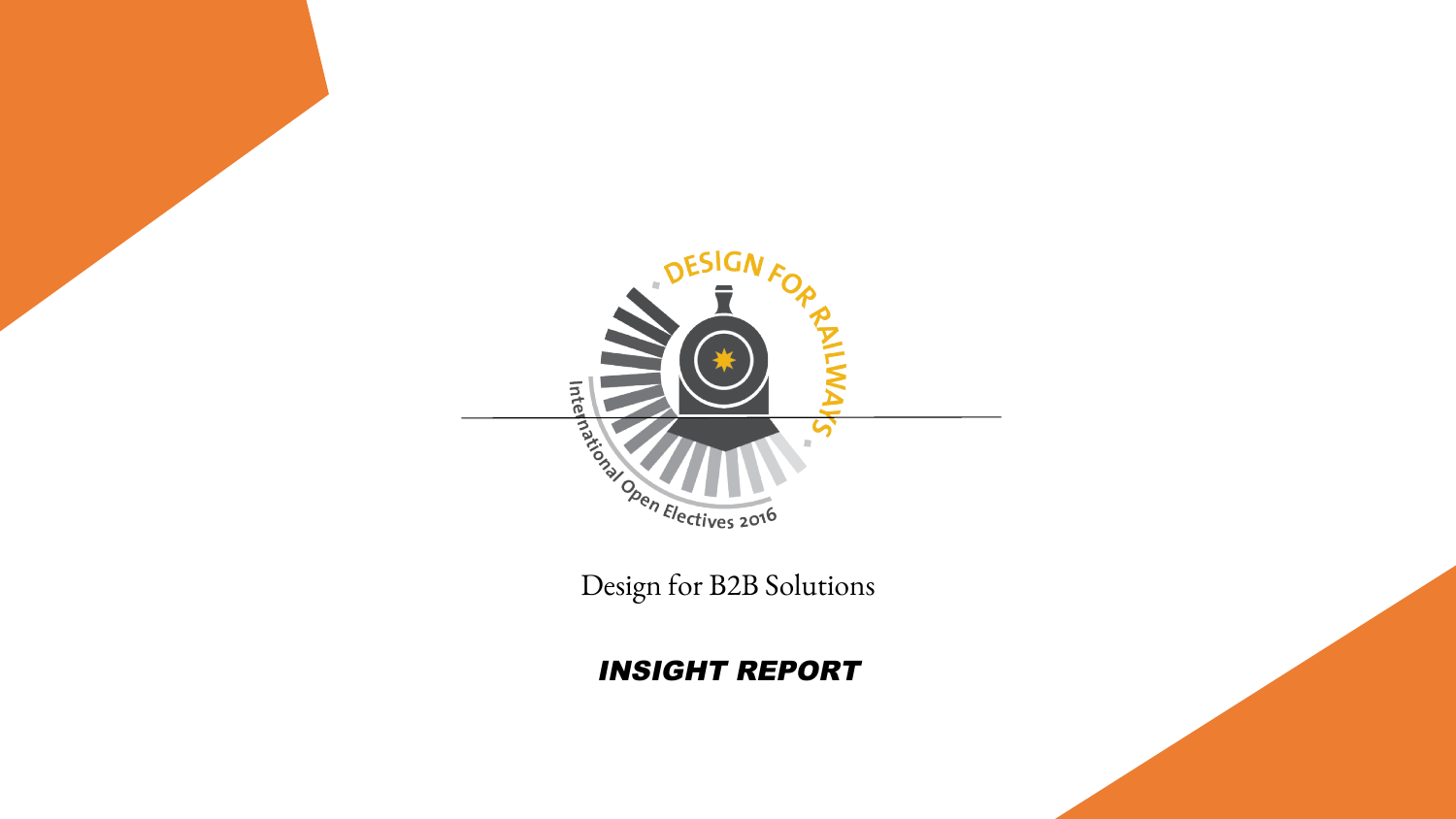



## **COMMUNICATION GAP**  BETWEEN VENDORS AND RAILWAYS

### **Vendors have to visit Railways via Licensee and vice versa. Most of the information is lost in this process. This communication gap leads them to generate a negative attitude about Railways**

e.g. Vendors believe that they can stock only limited number of items in the shops and can't cater to many of the requirements of the populace. But Railway department has a policy according to which they can add a new product in list of recommended products if they receive an application from the licensee stating a constant demand of the product from passengers.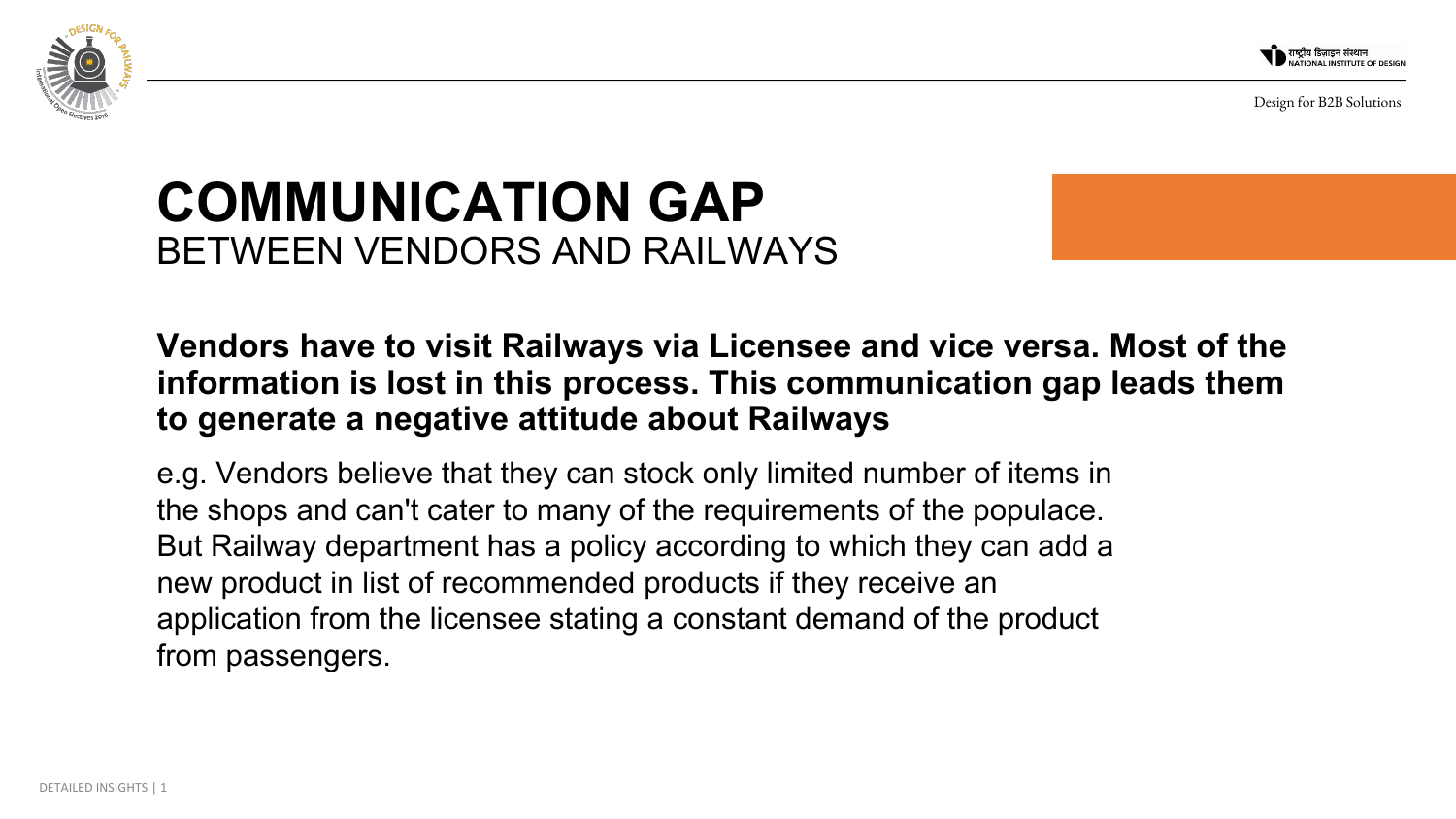



## **LACK OF PROMOTION**  OF IRCTC AND RAILWAY SERVICES

 **Though many new services like E-Catering, ATVMs are introduced by Railway but passengers are unaware of them and hence end up following the traditional way**

e.g. Railways coin based ATVMs are showing immensely poor results even with a dedicated person to help passengers.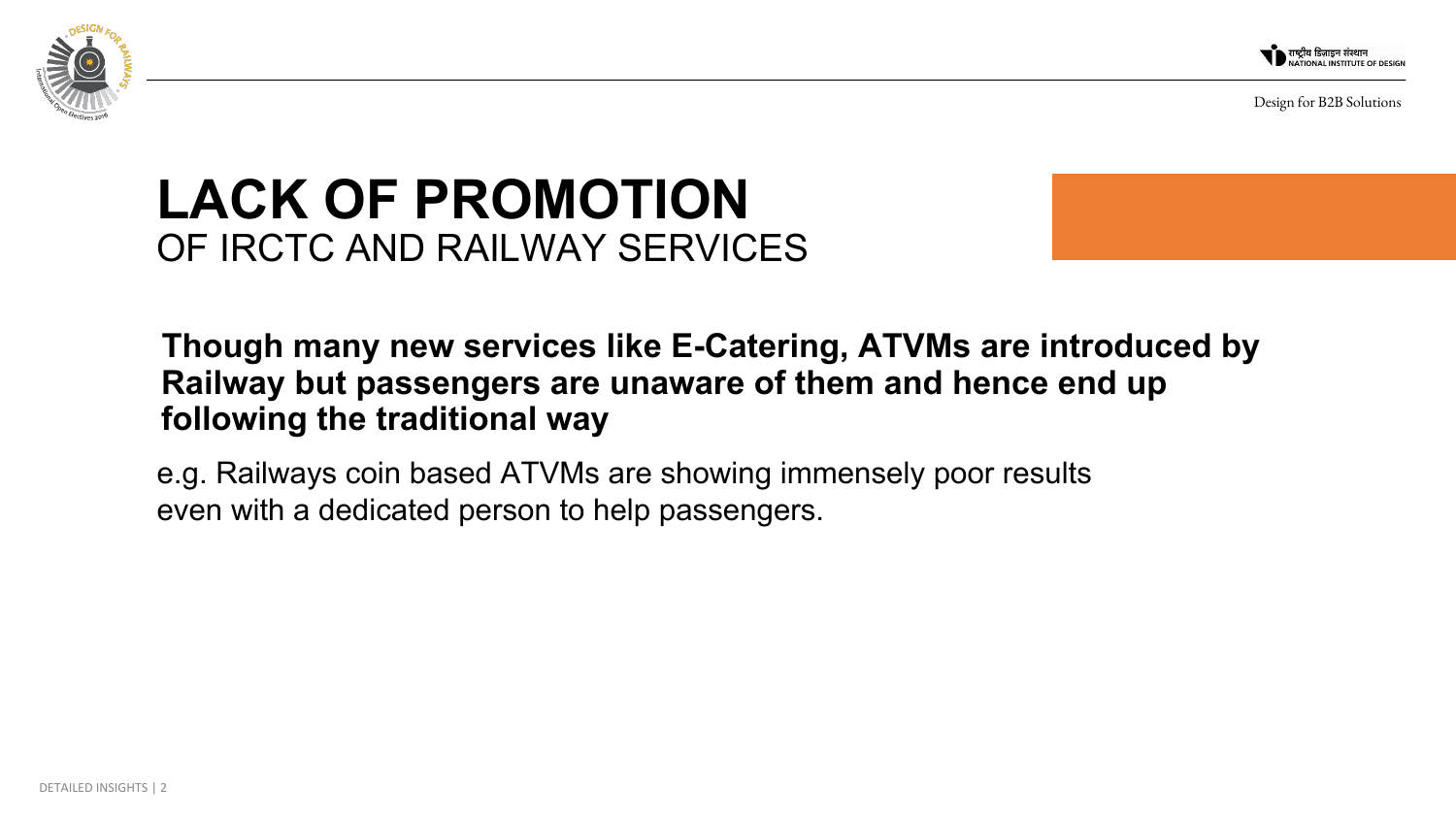



## **POLICIES ARE BIASED**  TOWARDS RAILWAY OFFICIALS

### **Railway aims to provide good service to the passengers so they focus on passengers comfort and vendor is just the medium they use for it. Hence the Policies seems little biased towards Railway officials**

e.g. If there are any complaints about grievances to the railways, the repercussions to the licensee and the vendors are severe. Officials are not fired/transferred/penalized by the railways in such a case and are only scolded.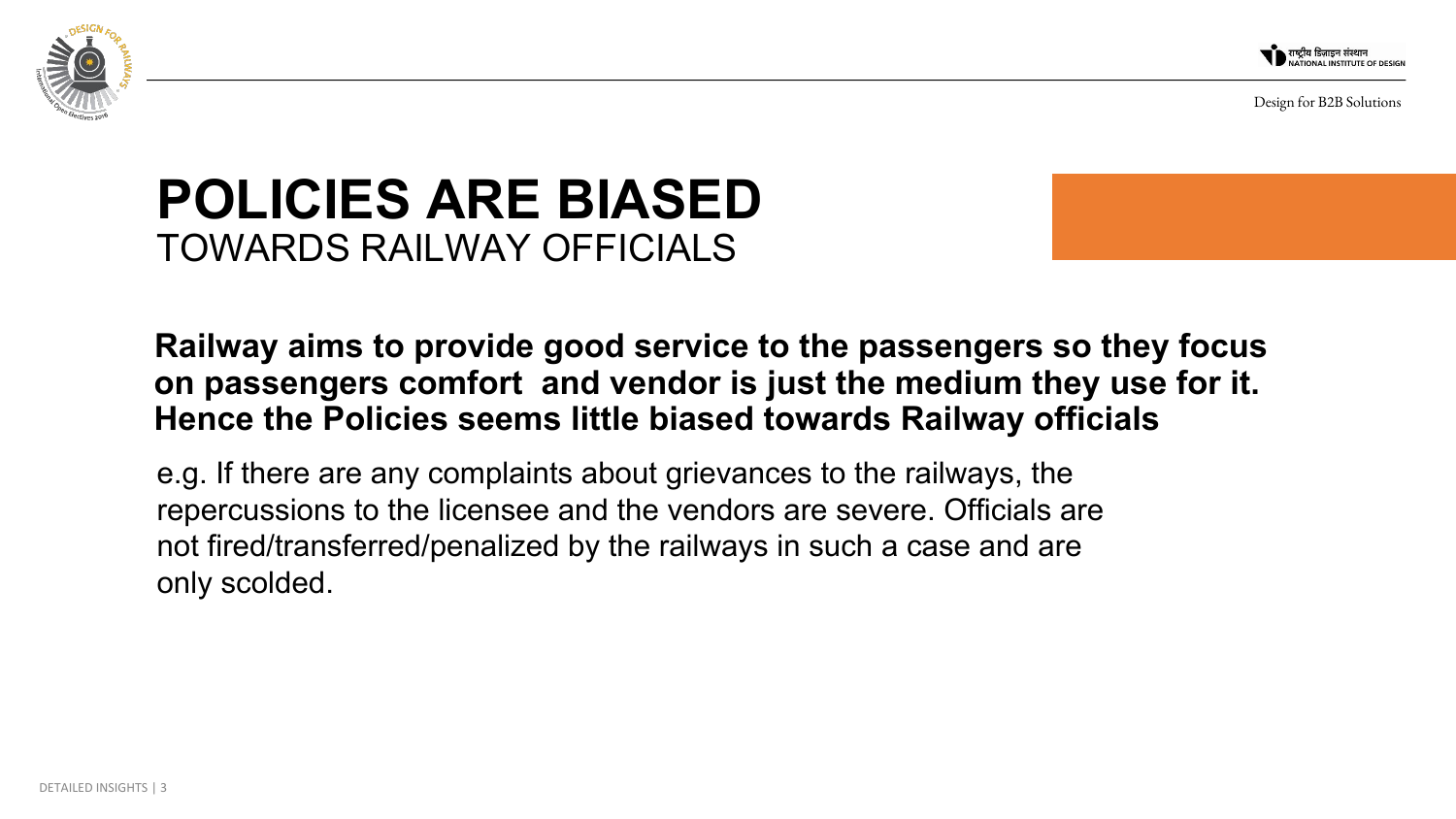



## **HARD CASH** THE CONVENTIONAL MONEY

**Small vendors do not have change for bigger notes like 1000 rupees, because of which customer prefer either to leave or to go to the next shop. It is hard for a passenger to carry change every time specifically for a journey. Such kind of incidences leave passenger unsatisfactory towards the Railway services and also the vendor has to lose his customer**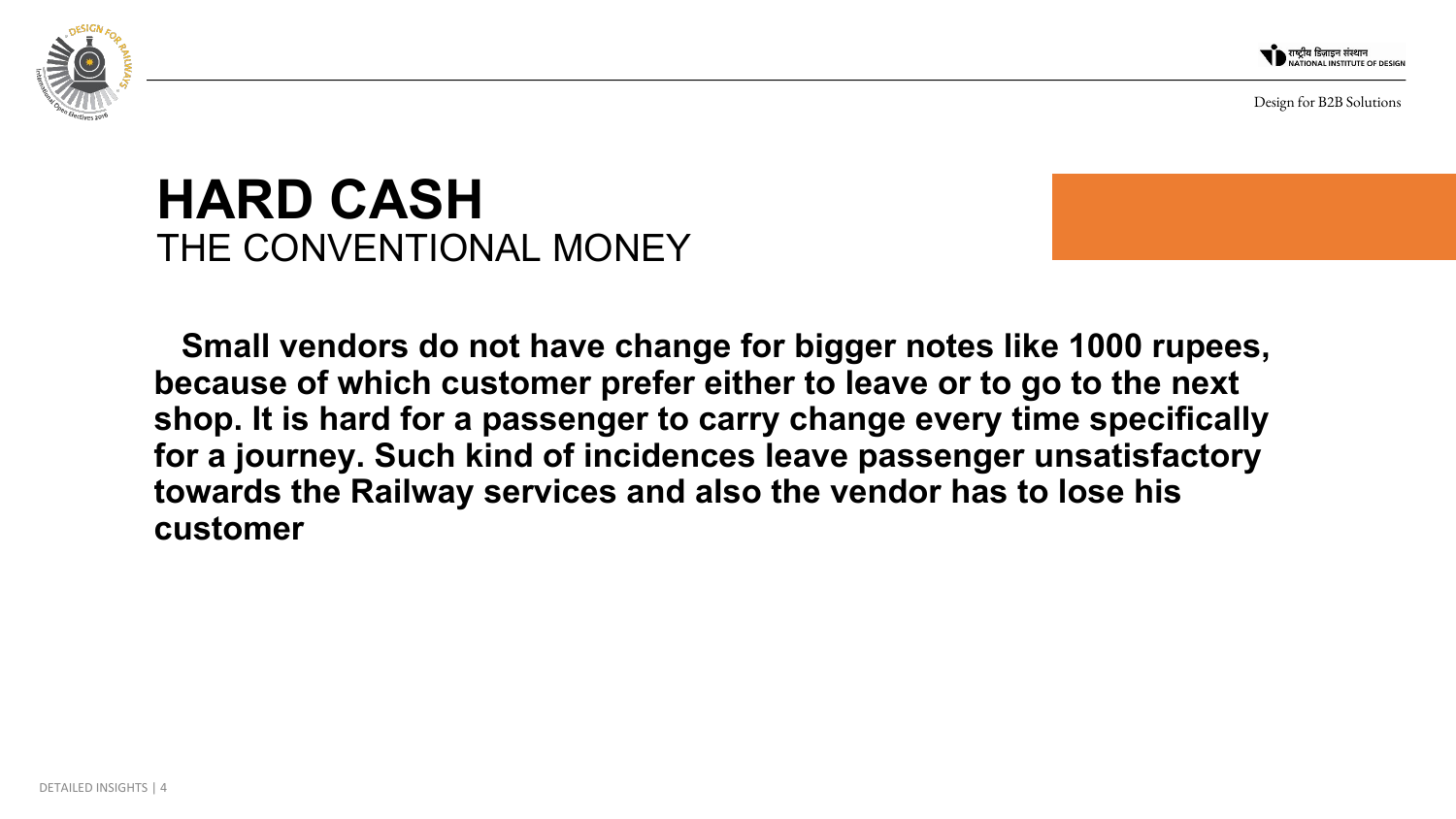



## **TRANSACTION ON TRAIN** WITH UNAUTHORIZED VENDORS

 **Passengers are more inviting to the services they receive easily by unauthorized vendors. Passengers are not much concerned with the vendors authorization as long as their need is getting fulfilled. This leads to the loss of business of authorised vendors on platform**

e.g. Ladies, kids and elderly people will prefer to stay in the train for the entire journey and hence end up paying to the unauthorized vendor for food.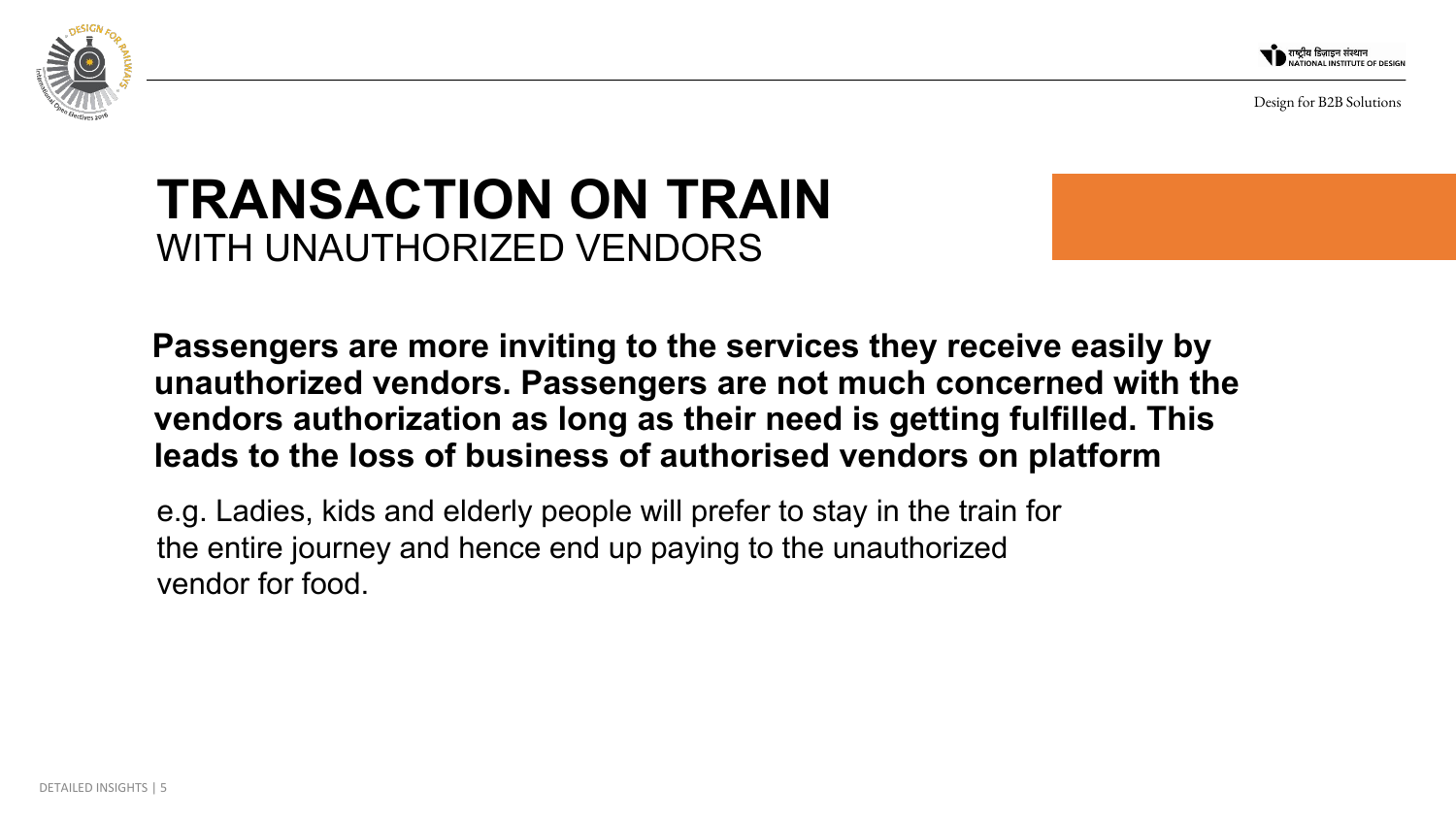



### **TIME RELATION** LESS TRANSACTION TIME α HIGH SALE

### **Transaction time with conventional money is long. Not selling products, reduces their sales and profits**

e.g. Vendors often deny selling products to passengers if they feel they do not have enough time to make the trade and collect money or deal in small change.

**If this time is reduced then it will be helpful to increase the revenue of vendor and also leads to the good customer experience**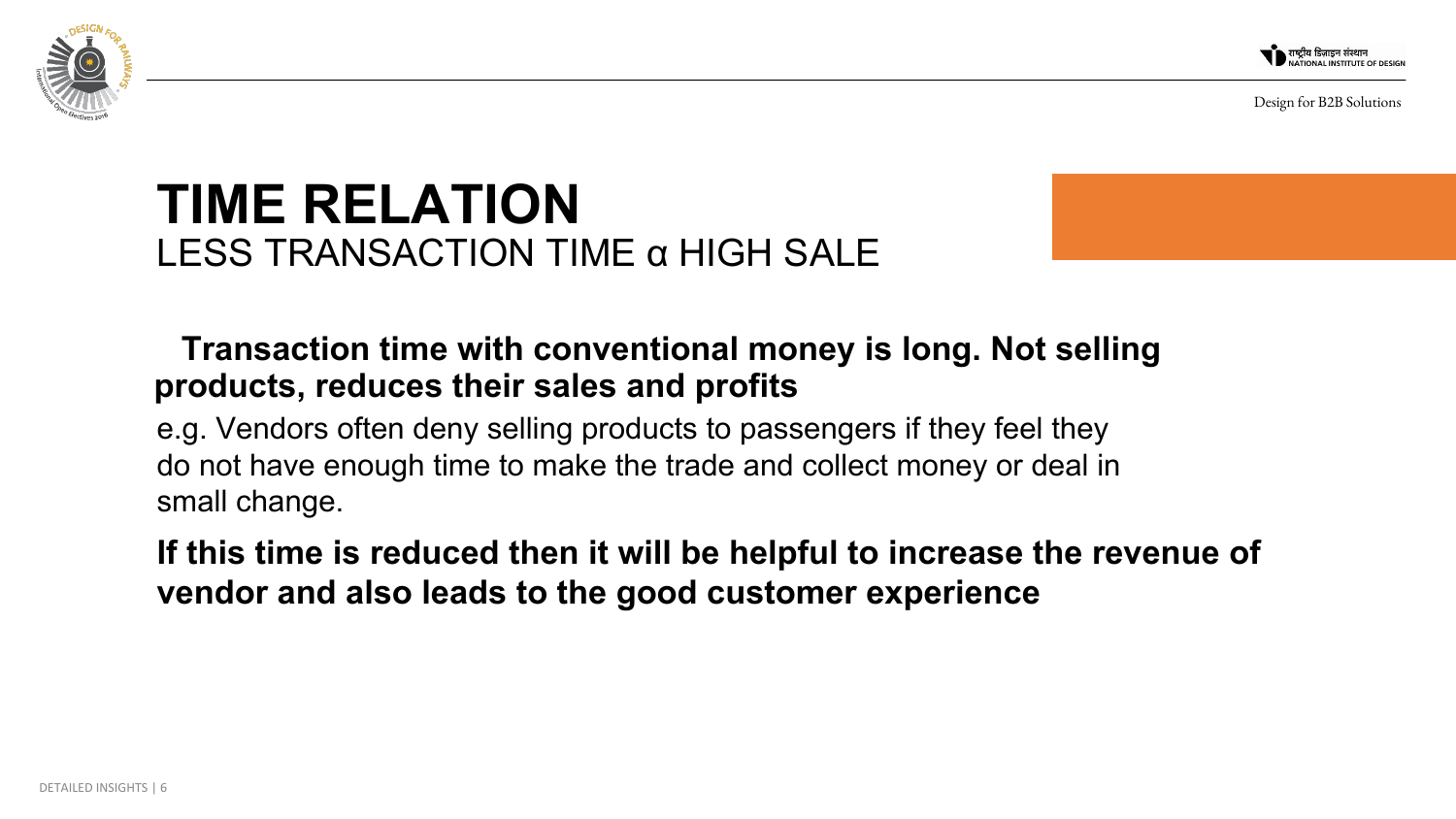



### **MOTIVE OF LICENSEE**  IS NOT TO GROW BUSINESS BUT TO MAKE **MONEY**

**Licensee is the medium between Vendors and Railways hence is responsible for all the transactions between them. Also Railway takes share of profit from licensee which is based on [Revenue of Licensee + Class of Station + Footfall of Vendor]. Growth of business of licensee is directly proportional to amount of profit he share with Railways. Hence most of the licensees are interested in making money than growing their business**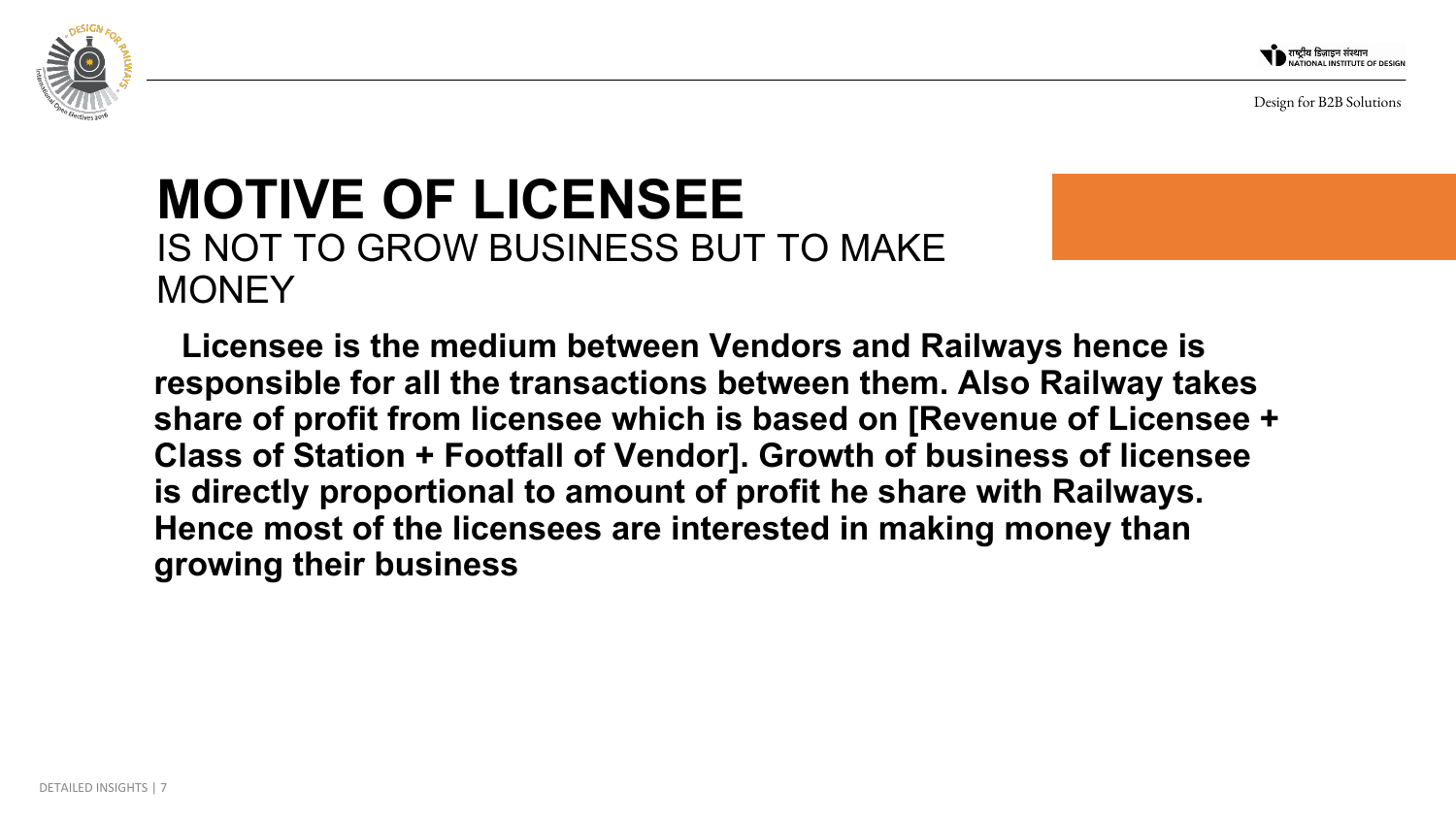

## **RELUCTANCE** IN ADOPTING TECHNOLOGY

### **A majority of people show reluctance towards adopting technology when it comes to the time tested established systems of bookings and reservations**

e.g. Railways coin based ATVMs are showing immensely poor results even with a dedicated person to help passengers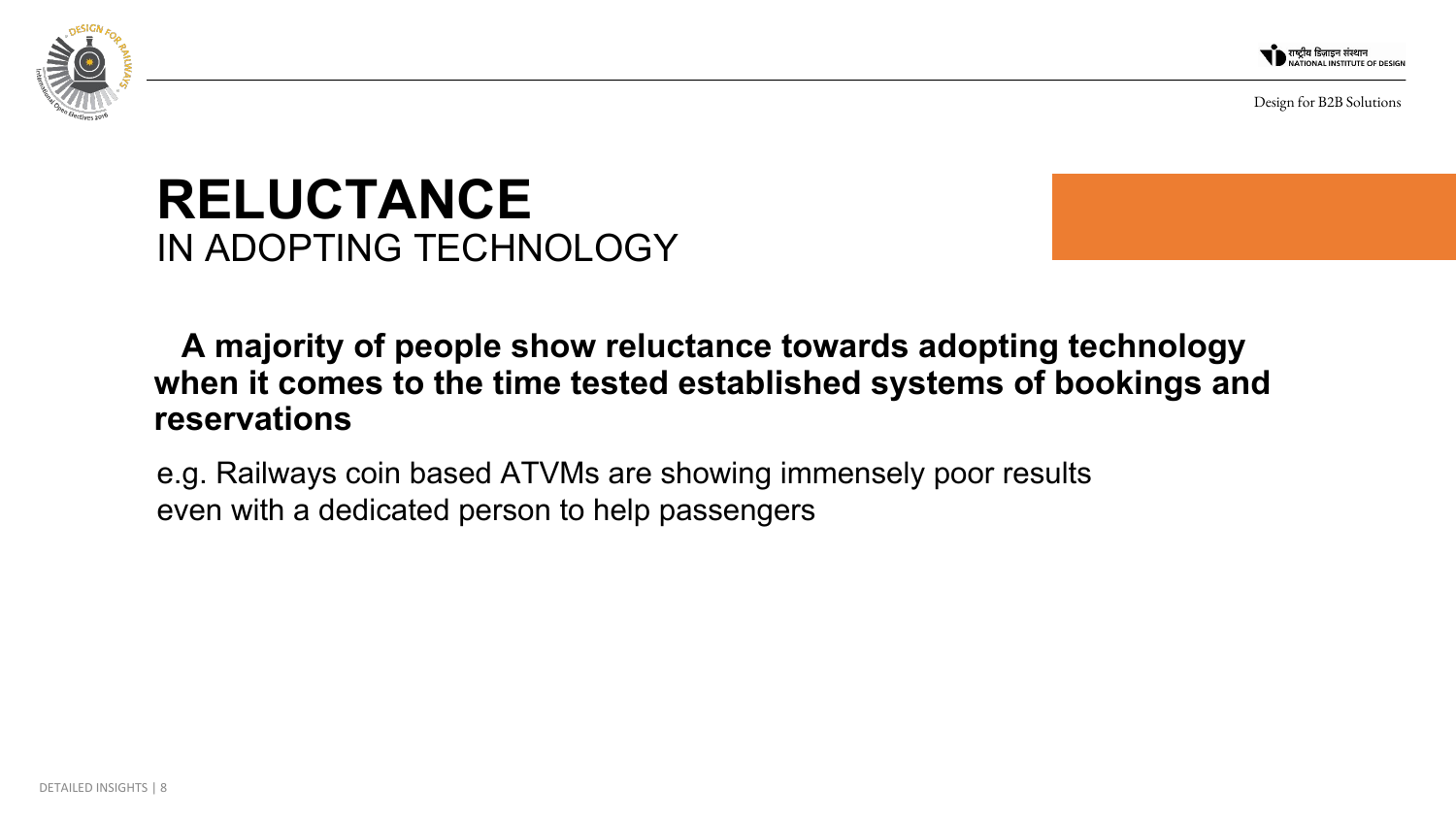

## **IRCTC** WILLING PARTY TO RAILWAYS

### **Railway is generating very less revenue from private vendors hence they do not entertain small-time vendors under contractors to operate on station platform**

e.g. IRCTC is into the catering business itself and has a better integration with the railways and is hence a better option than external businesses.